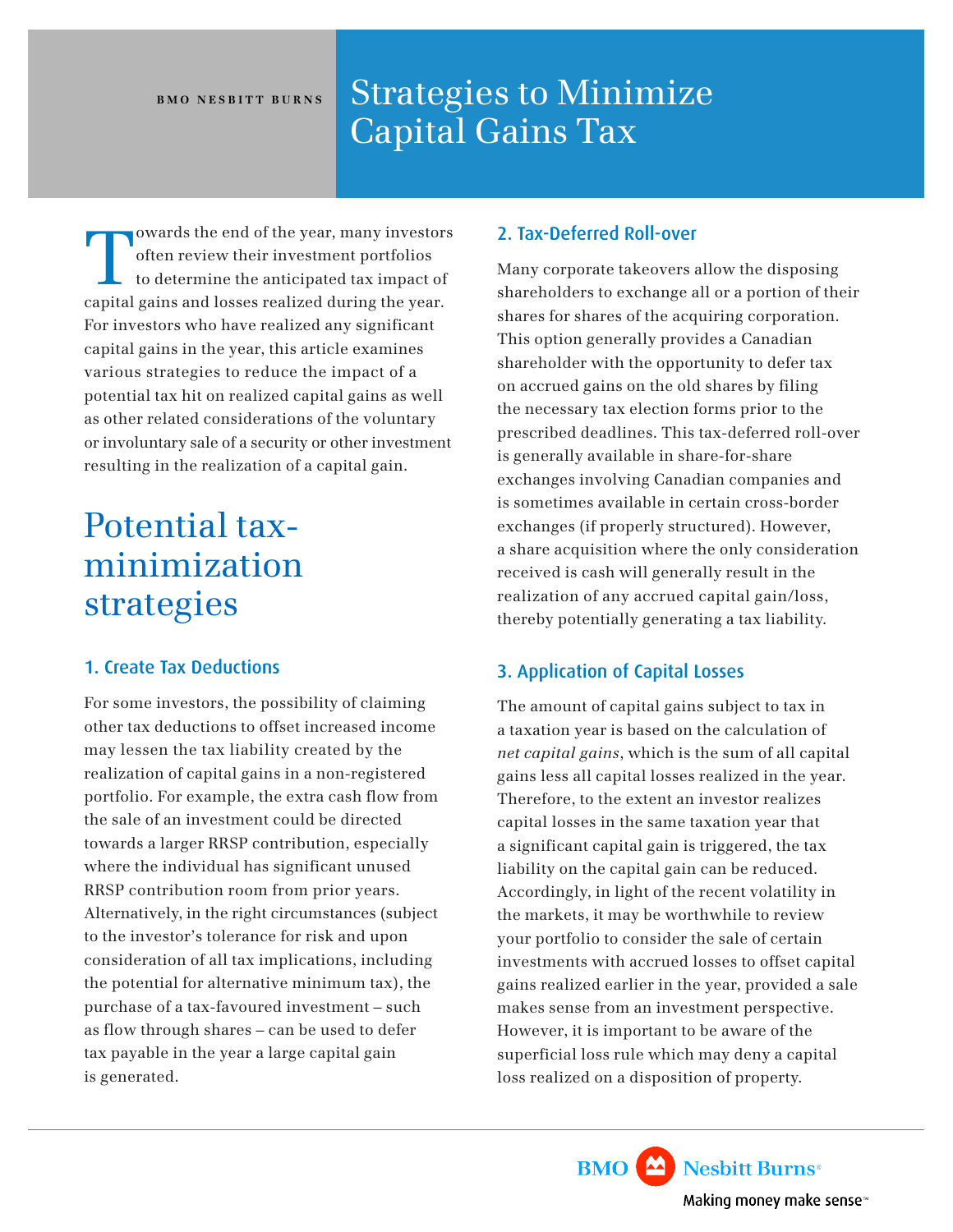The rule generally applies if:

- i) during the period that begins 30 days before the disposition and ends 30 days after the disposition you (or any person or entity considered to be affiliated with you for tax purposes) acquired the same or identical property; *And*
- ii) at the end of the period, you or an affiliated person or entity owned or had a right to acquire the same or identical property.

Similarly, it may be possible to trigger a capital loss on a worthless security without an actual disposition by filing a tax election in qualifying circumstances.

As a reminder regarding foreign securities, when a Canadian resident sells a foreign investment, the sale must be reported on his or her Canadian income tax return in Canadian dollars. Therefore the net return will be a combination of the actual return on the investment and the gain or loss in the exchange rate. The fluctuation of the exchange rate will impact the net capital gain or loss on the sale and can either increase a capital gain or turn a profitable investment into a net loss. A capital gain or loss on a foreign investment is taxed in the same manner as a gain or loss on a Canadian investment (i.e. 50% inclusion rate for capital gains).

To the extent that a spouse (or common-law partner) has securities with accrued losses, it may be possible to transfer these losses to the other spouse (or common-law partner), subject to the tax rules governing *superficial losses* and income attribution. Another type of strategy could be employed if capital losses are trapped in a corporation that you own. Briefly stated, an investment with an accrued capital gain owned personally could be transferred on a tax-deferred basis to an *affiliated* corporation and subsequently sold by the corporation, which would realize the accrued gain and could apply its unused capital losses to offset this gain.

More information on the strategies involving capital losses outlined in this section is available in our publication entitled *Understanding Capital Losses*; however, consultation with your tax advisor is necessary due to the complexity of these tax rules.

It is important to remember that an aggregate net capital loss realized in the current year can be carried back three years or carried forward indefinitely to offset net capital gains realized in other years. Since capital losses do not expire, many people are often unaware of capital losses generated several years ago that are still available for application. If you don't have sufficient records of your tax history, you can contact the Canada Revenue Agency to determine your available capital loss carryforward balance.

#### 4. Charitable Donation of Securities

There are significant additional tax savings available to investors with charitable intentions who donate qualifying publicly-traded securities. In particular, the 2006 federal budget introduced rules that eliminate the taxation of capital gains realized on the disposition created by the transfer of these securities to a charity (or other qualified donee). When combined with the benefit of receiving a charitable donation tax credit (based on the current value of the security) that can reduce taxes payable on other income, the added benefit of eliminating any associated capital gains tax on the transfer creates a strong incentive to donate appreciated securities, instead of donating the after-tax cash proceeds following an external sale of the security. Charitable donation claims are generally limited to 75% of net income (100% in the year of death and the prior year), however, unused donations can be carried forward for up to five years. Ask for our publication *Donating Appreciated Securities* for more information on the benefits of this alternative.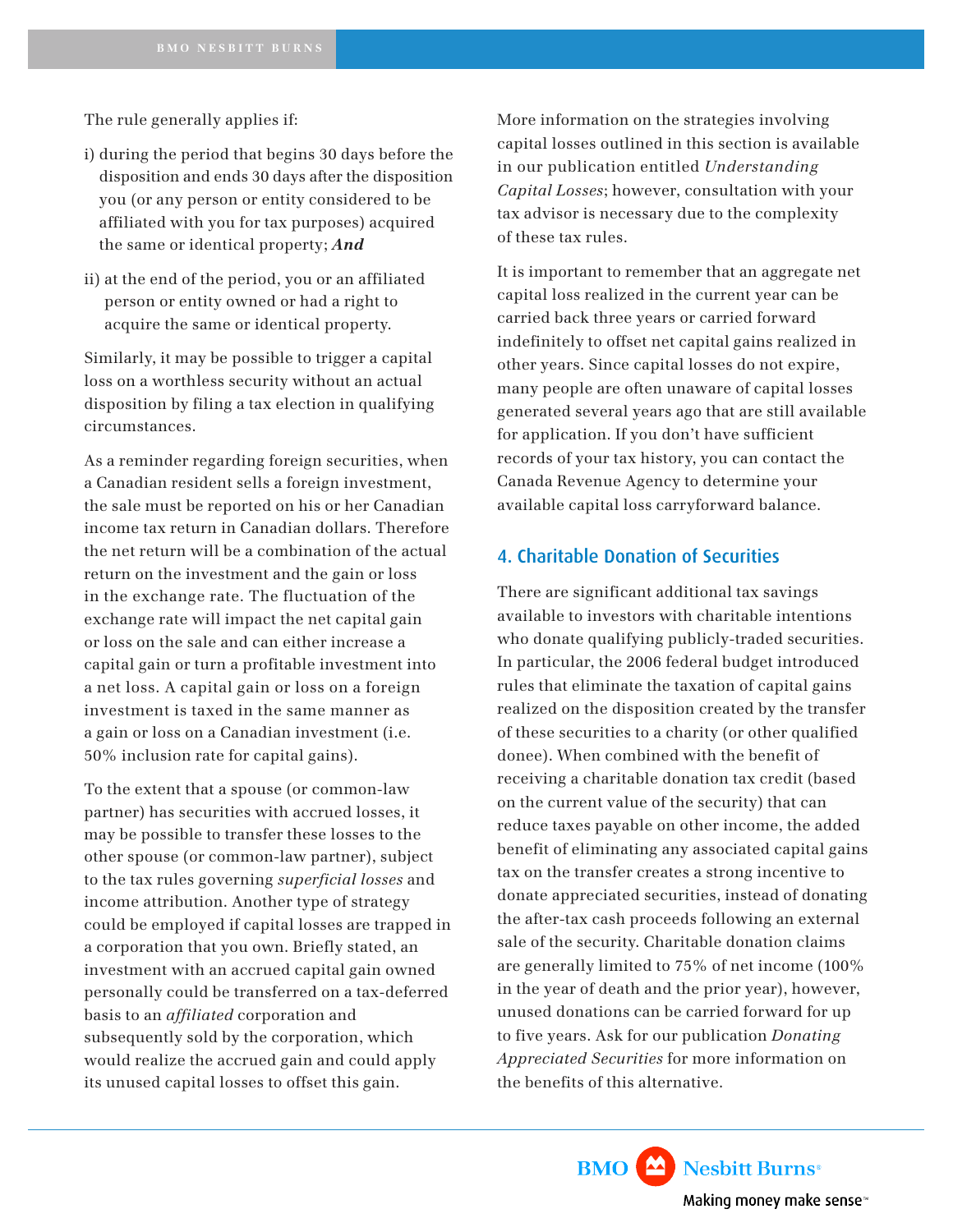## The BMO Nesbitt Burns charitable giving program

If you are interested in making a charitable donation of qualifying publicly-traded securities, consider the BMO Nesbitt Burns Charitable Giving Program. The BMO Nesbitt Burns Charitable Giving Program is an innovative philanthropic service offered in partnership with Supporting Your Community – the BMO Financial Group alliance with Community Foundations of Canada (CFC). BMO Financial Group formed this alliance with CFC because of their deep understanding of local issues and charitable giving expertise.

By establishing a donor-advised fund through the BMO Nesbitt Burns Charitable Giving Program, you can make initial and ongoing contributions to the charities of your choice – or to a specific area of interest – while receiving important tax benefits. This unique, flexible solution provides a simple and efficient way for you and your family to build a lasting legacy for tomorrow – while supporting charitable causes you care about today.

One of the features of the BMO Nesbitt Burns Charitable Giving Program is the ability to establish a lasting legacy of charitable giving. You can personalize your donor-advised fund with your name, involve family members in recommending grants and name successors, so that your fund will carry on your charitable goals well into the future. For more information on the BMO Nesbitt Burns Charitable Giving Program please contact your Investment Advisor.

## Other general tax considerations

### (i) Income Tax Instalments

The realization of a significant capital gain on the voluntary (or involuntary) sale of an investment can create a large tax liability, but will often have other tax implications. One of the more likely issues is the potential impact on an investor's quarterly income tax instalment requirements. Many investors who have a sizable non-registered investment portfolio are required to make quarterly tax instalments based on prior year or current year unremitted tax liabilities from realized investment income (such as interest, dividends and capital gains). An unexpected large capital gain – occurring even late in the year – could impact the required amount of all quarterly tax instalments for the year, particularly where the individual bases their instalment requirements on current year estimated income. Failure to adequately plan for capital gains, which are generally more unpredictable than interest or dividend income, could lead to the assessment of interest and penalties for insufficient instalments. In addition, the realization of a large capital gain in a prior year can have potential implications for future quarterly instalments, therefore it is important to review and plan for these instalment requirements with your tax advisor – with assistance from your BMO Nesbitt Burns Investment Advisor.

> **BMO** Nesbitt Burns<sup>®</sup> Making money make sense<sup>®</sup>